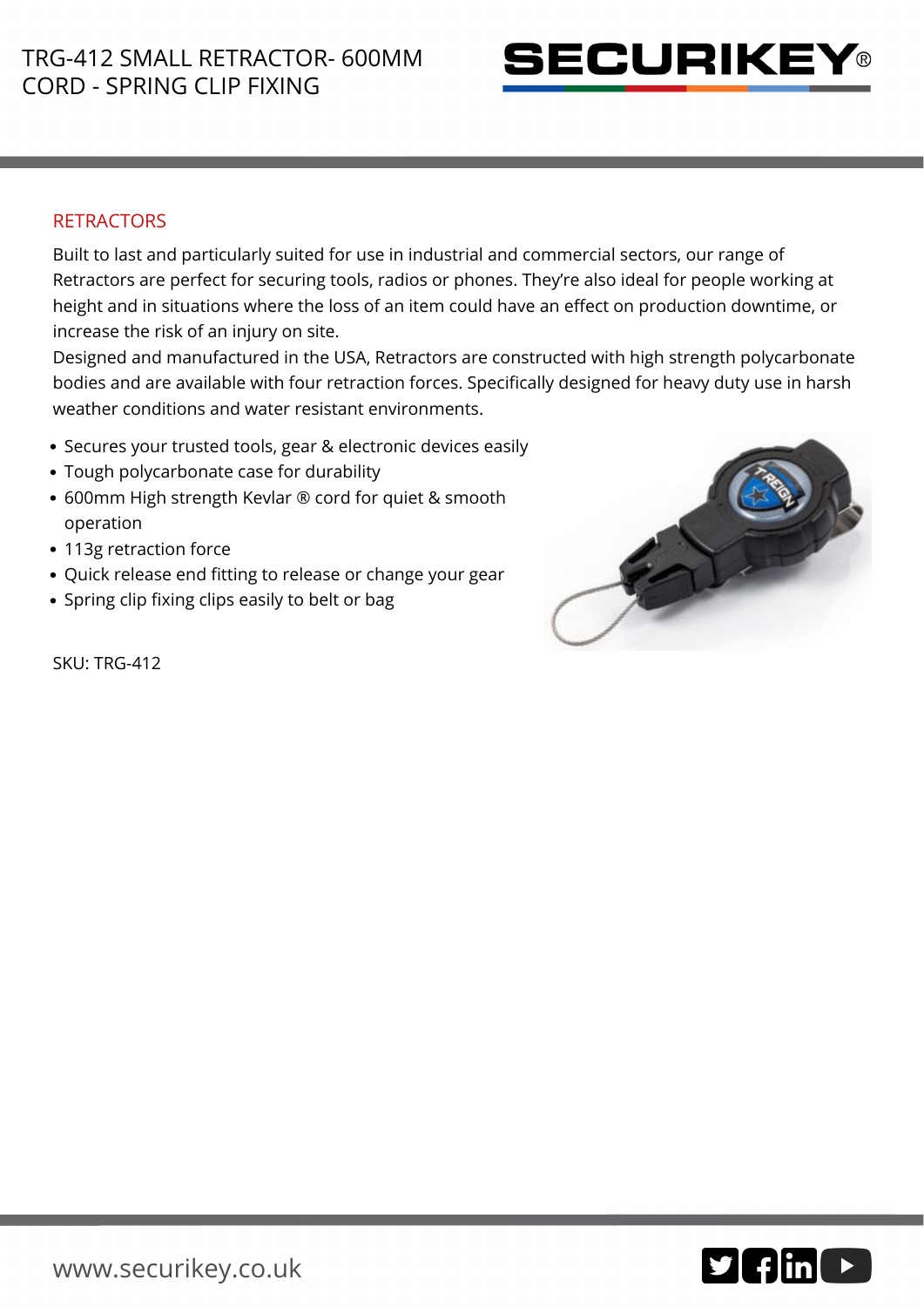

## ADDITIONAL INFORMATION

| Weight                     | $0.050$ kg                    |
|----------------------------|-------------------------------|
| <b>Dimensions</b>          | 178 (H) x 127 (W) x 25 (D) mm |
| <b>Cord Length</b>         | 600 <sub>mm</sub>             |
| <b>Fixing Method</b>       | <b>Belt Clip</b>              |
| <b>Max. Weight Carried</b> | 113g                          |

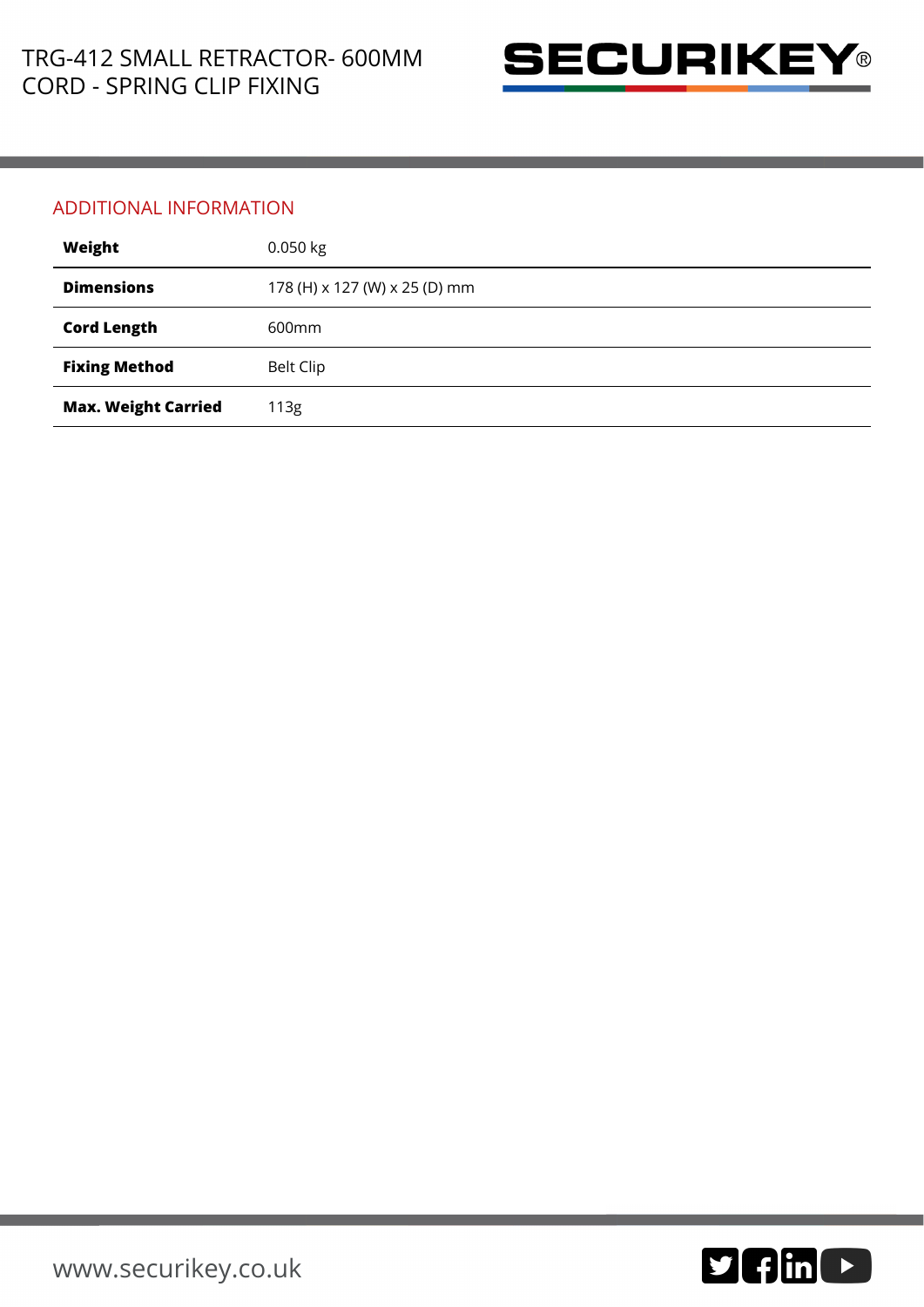

## TRG-412 SMALL RETRACTOR- 600MM CORD - SPRING CLIP FIXING IMAGES





TRG-412 Gear Tether With Spring Clip Professional Security Installer Product Test Star